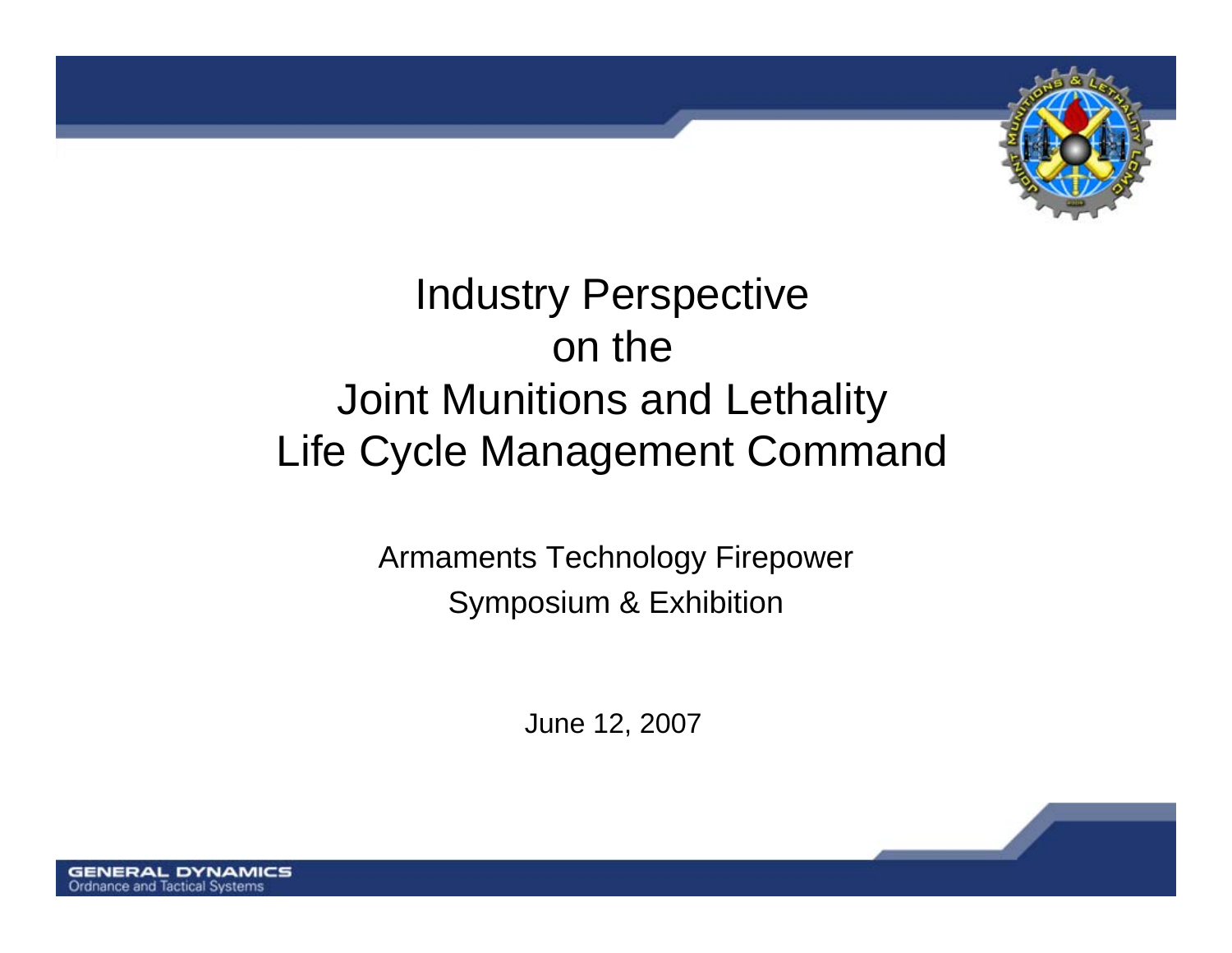#### Historical Underpinnings





#### *Change Has Been Constant*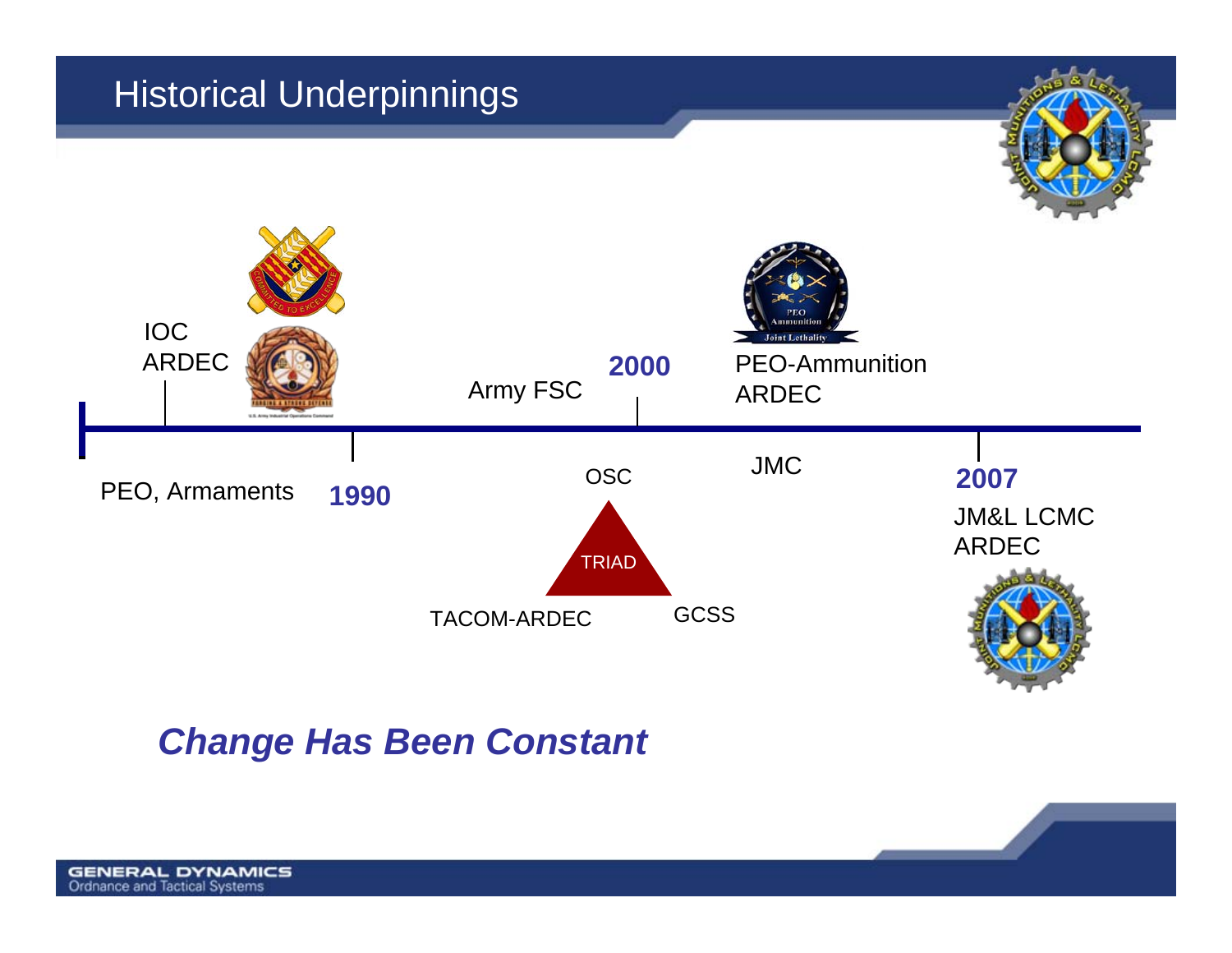### First Impressions

- Right solution finally !
- Common voice for ammunition issues
- Increased visibility standing
- Cohesive consolidation of responsibilities



#### **Addresses critical issues that have historically plagued the US munitions enterprise**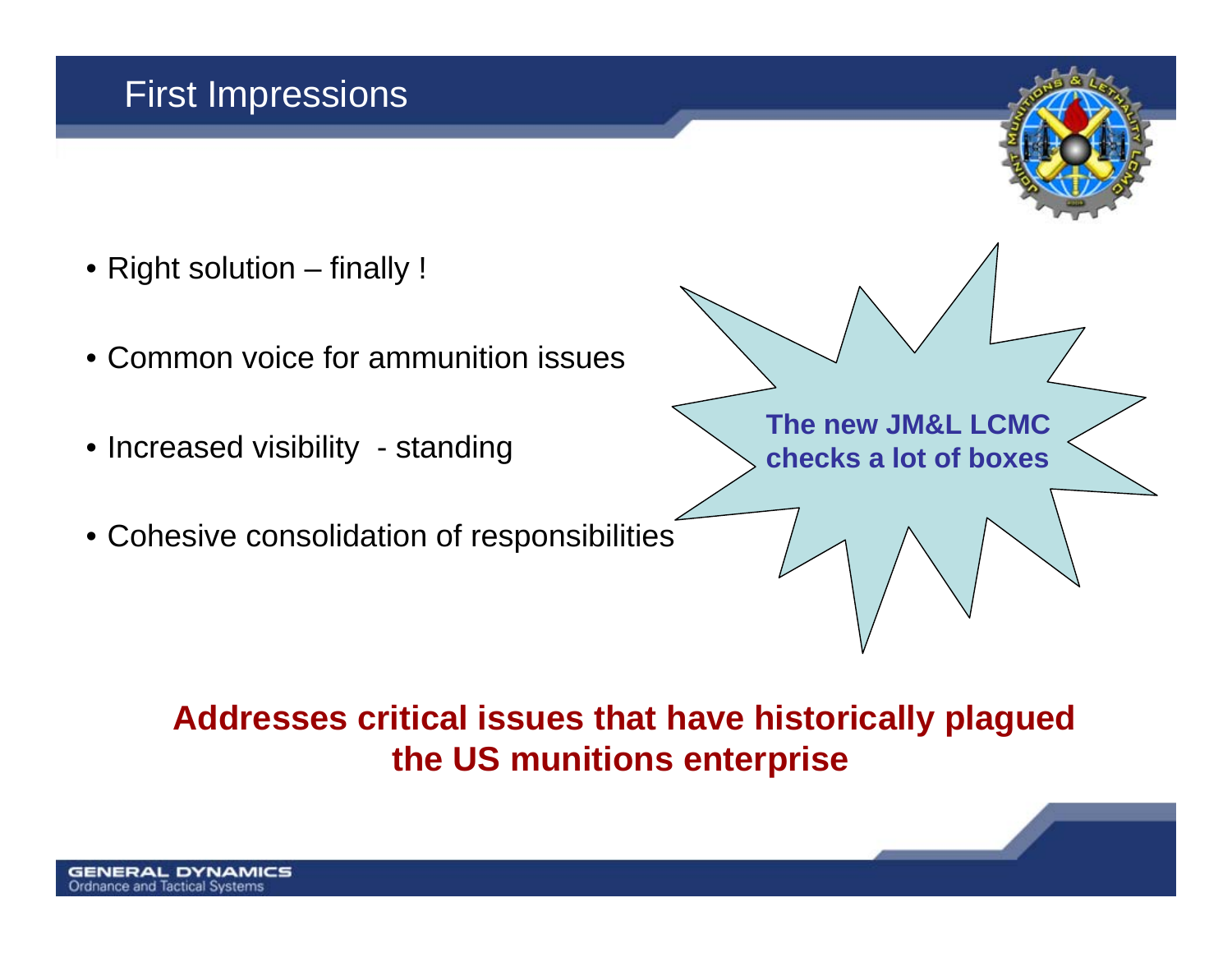- The JM&L LCMC is designed to address the entire life cycle management of munitions
- Integrates primary functional responsibilities
	- –Logistics, Acquisition, R&D
- Optimizes managerial span of control
- Provides holistic approach to future defense readiness
- Balances individual authorities and interests



**+**

**+**

**+**

**+**

**+ / -**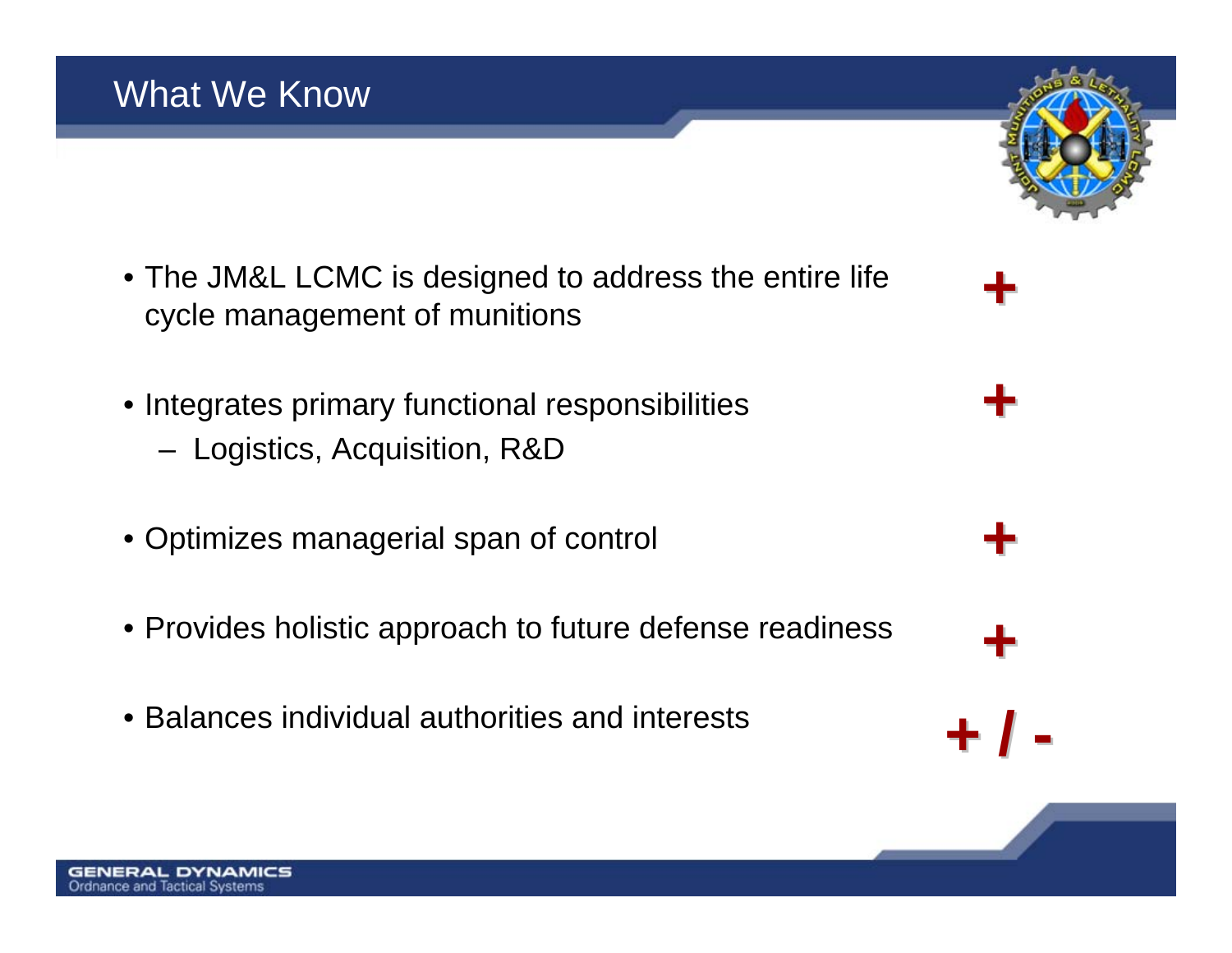- More prominent and effective SMCA role
- Critical mass to execute long-term strategies
- No "Sea Change" in organizational responsibilities
- Improved communications with industry
- More wherewithal to drive jointness
- Consistent priorities

**Ordnance and Tactical Systems** 



**+**

**+**

**+**

**+**

**+**

**+**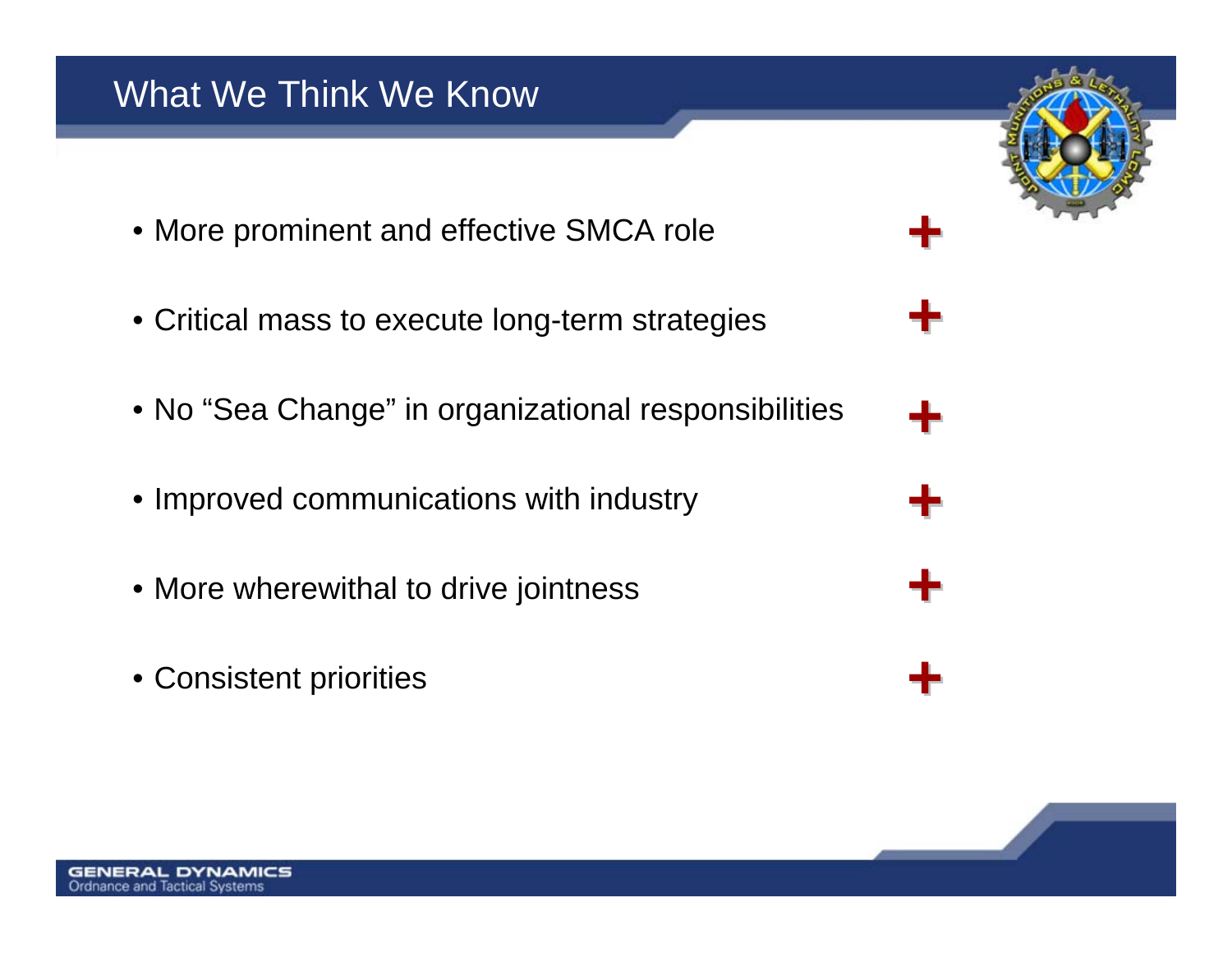### Way Forward

*Industry is hopeful of continuing down this path of success . . .* 

- Operational continuity
	- Timing
	- Transitions / hand-off of responsibilities
- Continued partnering / dialogue with industry
- Defense of ammunition budgets
- Fostering of USG-Industry trade organizations
- Alignment of existing / new priorities
- Industrial base focus & strategies

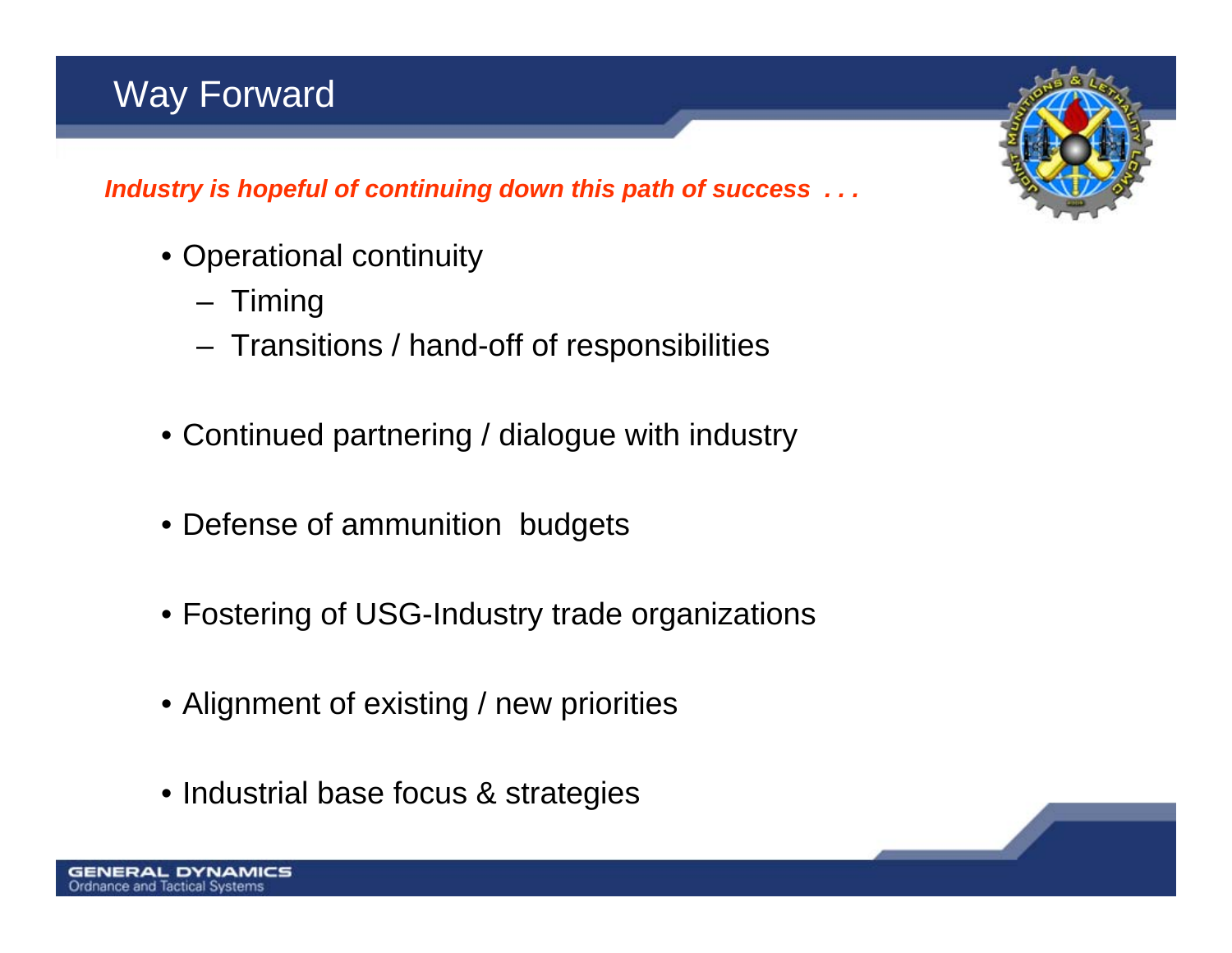## Ongoing Challenges



*How can industry work with the JM&L LCMC to confront the future challenges that face our munitions enterprise?* 

- What role will industry play in framing future JM&L strategies aimed at:
	- Ensuring a "soft landing"
	- Optimizing Industrial Readiness
- Future viability of the commercial supplier base
	- Prevailing market conditions in a draw-down environment ?
- Consistent acquisition strategies and practices
	- Balanced protection mechanisms (commodity fluctuations, un-defined reqmts)
	- Industrial base impacts ingrained into acquisition strategies
- Fielding timelines
	- Affordable and timely fielding of precision munitions